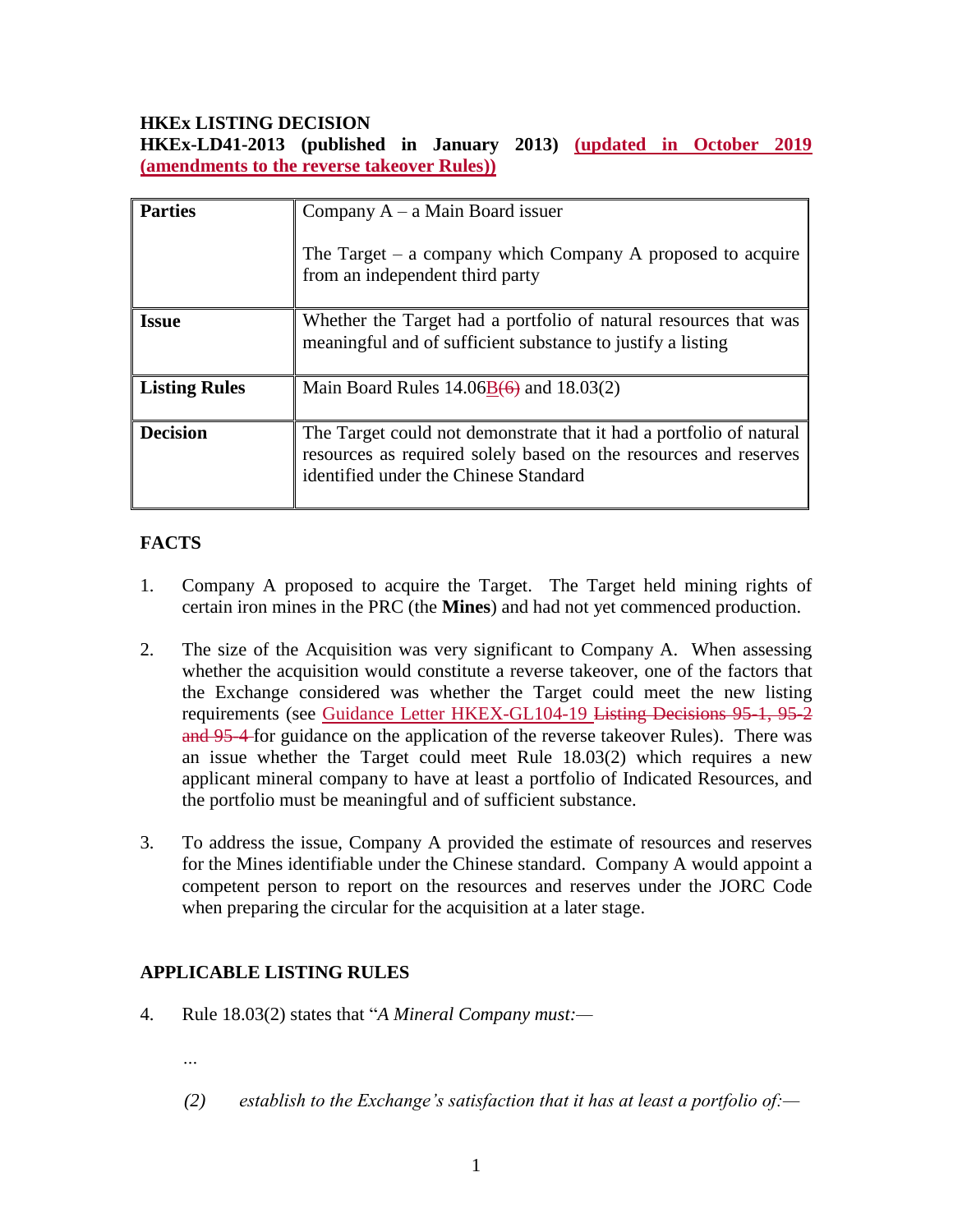- *(a) Indicated Resources; or*
- *(b) Contingent Resources,*

*identifiable under a Reporting Standard and substantiated in a Competent Person's Report. This portfolio must be meaningful and of sufficient substance to justify a listing;*"

5. Rule 18.01(3) defines "Reporting Standard" as:

"*a recognised standard acceptable to the Exchange, including:*

- *(1) the JORC Code, NI 43-101, and the SAMREC Code, with regard to mineral Resources and Reserves;*
- *(2) PRMS with regard to Petroleum Resources and Reserves; and*
- *(3) CIMVAL, the SAMVAL Code, and the VALMIN Code, with regard to valuations."*
- 6. Rule 18.29 states that *"A Mineral Company must disclose information on mineral Recourses, Reserves and/or exploration results either:*
	- *(1) under:*
		- *(a) the JORC Code;*
		- *(b) NI 43-101; or*
		- *(c) the SAMREC Code,*

*as modified by this Chapter; or*

- *(2) under other codes acceptable to the Exchange as communicated to the market from time to time, provided the Exchange is satisfied that they give a comparable standard of disclosure and sufficient assessment of the underlying assets.*
- *Note: The Exchange may allow presentation of Reserves under other reporting standards provided reconciliation to a Reporting Standard is provided. A Reporting Standard applied to specific assets must be used consistently."*
- 7. As to the issue on the acceptance of other reporting standards, paragraph 5.14 of Consultation Paper on New Listing Rules for Mineral Companies published in September 2009 states that: *"We propose to recognise Russian and Chinese standards when they are more widely accepted. The current concerns over comparability of these standards with those internationally recognised and a lack of global recognition necessitate a transitional period where reconciliations to JORCtype codes will protect the interests of investors."* As set out in paragraph 77 and 81 under Part B of the Consultation Conclusions published in May 2010 (the